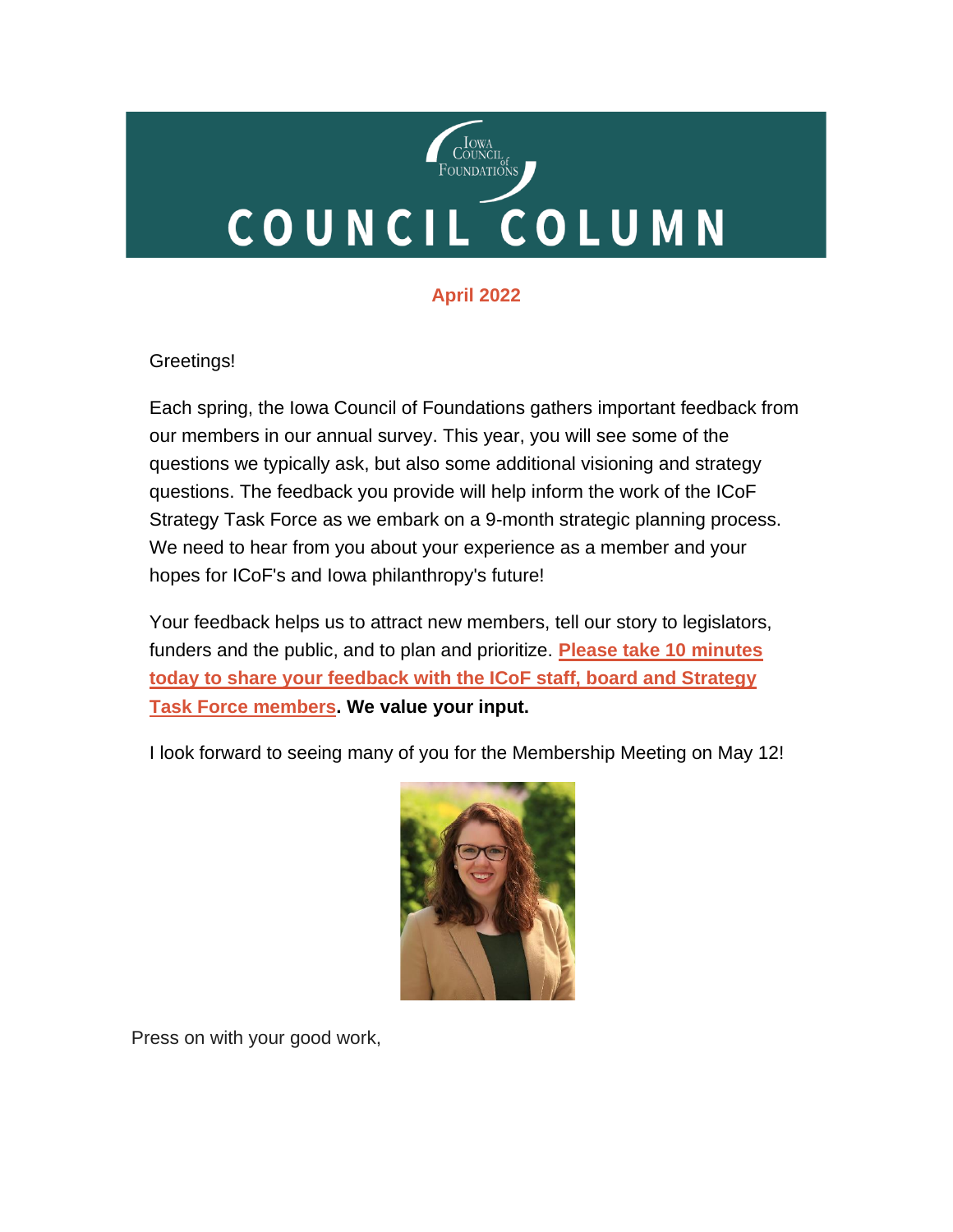**Kari McCann Boutell** *President* Iowa Council of Foundations

# **Upcoming ICoF Events**

#### **Cybersecurity Training**

Wednesday, April 27 | 10 - 11 am | Zoom

While it may not be the most fun topic, multiple incidents in [our](https://businessrecord.com/Content/Default/All-Latest-News/Article/Denson-DMACC-ransomware-response-like-hand-to-hand-combat-/-3/248/93685) [state](https://www.desmoinesregister.com/story/money/agriculture/2021/09/20/russia-linked-cyberattack-blackmatter-ransomware-iowa-grain-cooperative/5788957001/) and [our](https://philanthropynewsdigest.org/features/techsoup-pnd/nonprofits-beware-you-can-get-hacked-too) [field](https://www.independent.co.uk/news/business/news/george-soros-emails-published-by-russian-hackers-us-security-services-dcleaks-wikileaks-a7192396.html) have shown that cybersecurity is something we should all be aware of. The ICoF has been doing our own work in this area and have learned a lot -- there was so much we didn't know that we didn't know!

We wanted to bring this introductory training to our members and Iowa community foundations to help raise awareness and answer your questions about where to start with cybersecurity. This session will be of benefit to all ICoF members -- no matter what your IT/security responsibilities are at your organization, or the type or size of the organization where you work.

Training will be provided by Twin State Technical Services and will be held over Zoom. A link will be provided in your registration confirmation email and an emailed reminder the day before. This event is free for ICoF members and Iowa community foundations thanks to a grant from the The Funders' Network.

**[Learn More and Register](https://icof.wildapricot.org/event-4720722)**

## **Spring Quarterly Membership Meeting + Annual Meeting:** *Reconnecting, Reflecting, and Reenergizing*

Thursday, May 12 | 10 am - 2:30 pm Greater Des Moines Botanical Garden

You read that right. We're going to meet – IN PERSON – in May! We look forward to bringing everyone back together after spending over two years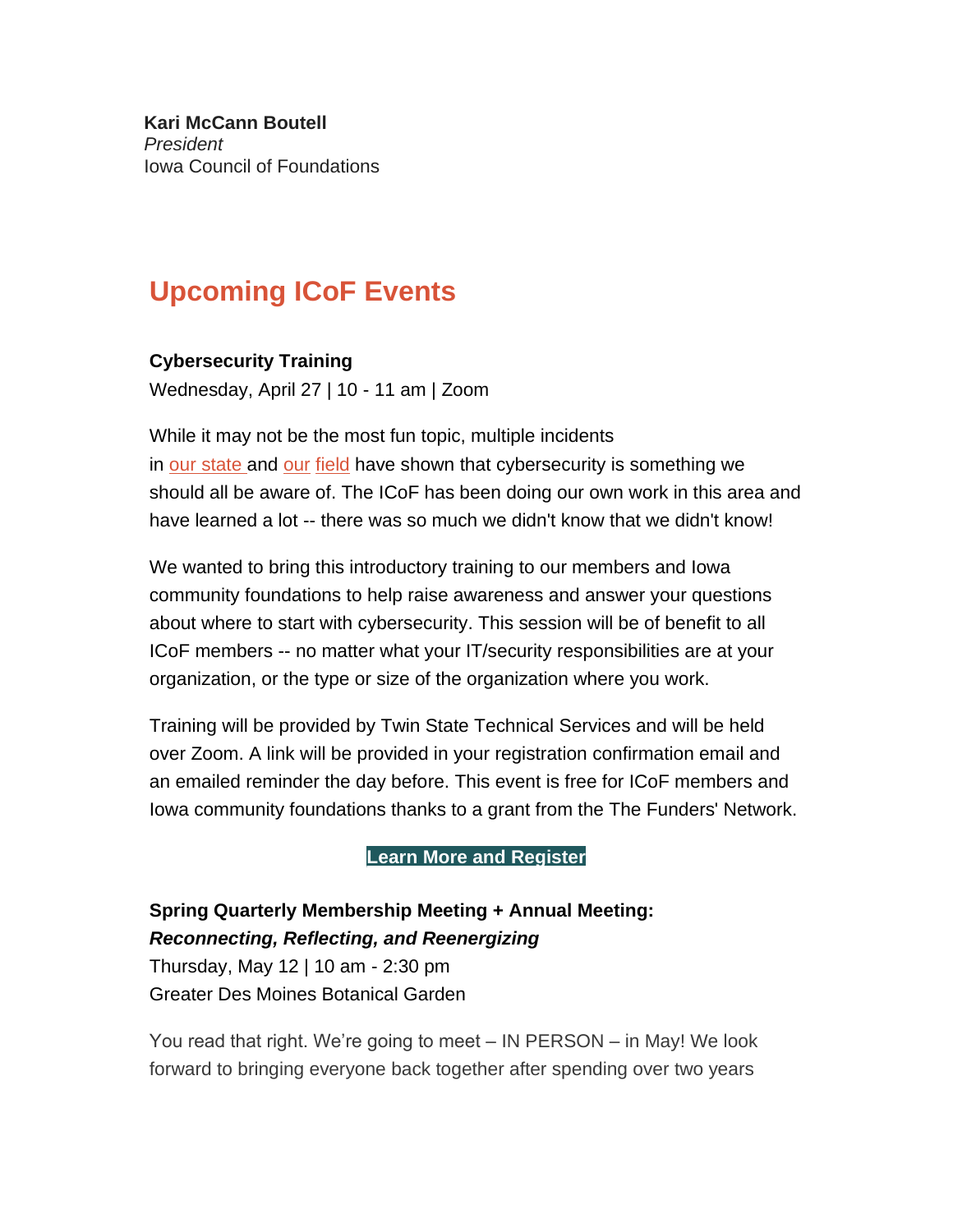apart. This membership meeting will be a bit different than a typical content session. Here's what you can expect when we gather:

**Reconnecting:** Plenty of unstructured, unscheduled time to reconnect with your colleagues.

**Reflecting:** Space to reflect on the past two years, what we collectively experienced both personally and as philanthropy practitioners.

**Reenergizing:** Time to hear from your colleagues about what they have been up to and what's on the horizon.

We will also conduct the FY22 ICoF Annual Meeting and elect new board members. Please register now to join us!

#### **[Learn More and Register](https://icof.wildapricot.org/event-4693038)**

#### **Rural Equity Leadership Series**

May 17, June 14, July 12 | 10 am - 11:30 am | Zoom

Leaders in Iowa know the importance of making their communities welcoming and inclusive places to live, work, raise families and retire. Successful communities understand that centering equity in these conversations ensures that reality for all Iowans and newcomers. Census data tells us that demographics in Iowa are shifting, and we must adapt and evolve as our communities change.

Understanding rural equity and leading racial equity conversations in rural Iowa is good, important and sometimes challenging work. Leaders have been asking us questions like:

- Where do we start? What language do we use?
- How do we support newcomers and diverse populations in our rural towns?
- How do we lead these conversations with business and community partners?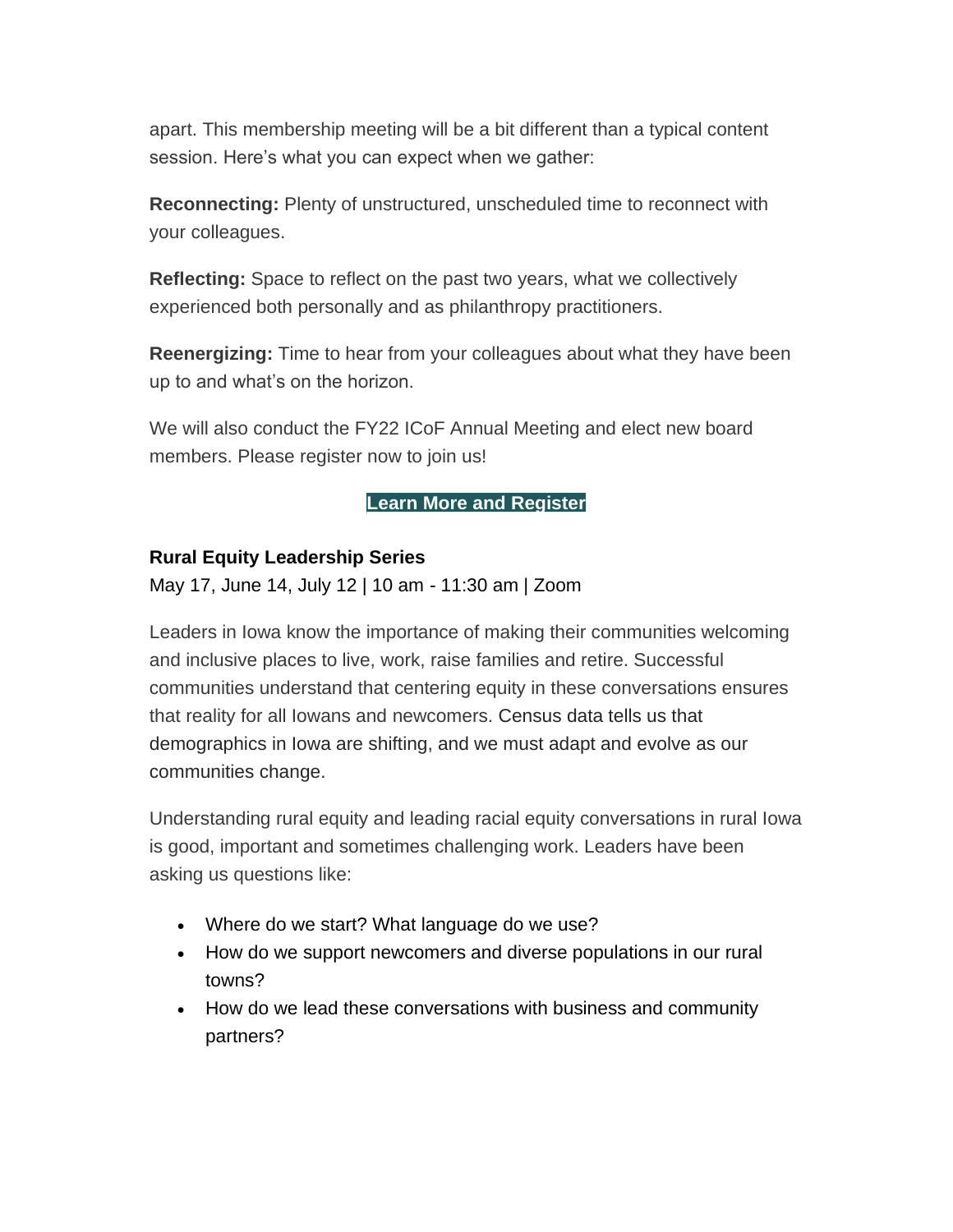If you've been asking these questions, this three-part series is for you! These interactive conversations will give rural Iowa leaders knowledge and tools to apply in their work. The series will equip leaders to bring their communities/ counties together around what they love most about their unique place and the people who call it home.

This series will create a network of regional leaders committed to rural equity who will continue to be allies for each other, as we collectively build bridges and learn to communicate across cultures in rural Iowa. We will use tools developed for the Community Heart & Soul® process that are designed to do meaningful community engagement work in small, rural towns. The tools involve all voices and bring people together around the things that matter most. We hope you will join us - and consider inviting a colleague or fellow community leader to participate with you as well!

**[Learn More and Register](https://icof.wildapricot.org/event-4669692)**

# **Public Policy Update**

**State:** As reported widely across the state, the Legislature has reached a stalemate between the two chambers on a number of policy priorities and the overall budget. This could continue for several days or weeks.

**Federal:** The [Nonprofit Sector Strength and Partnership Act](https://independentsector.org/wp-content/uploads/2022/04/Nonprofit-Sector-Strength-and-Partnership-Act-text-4-19-22.pdf) is poised for introduction this week by Reps. McCollum (D-MN) and Upton (R-MI). The bill will establish formal structures and policies to leverage the knowledge, trusted status, and reach of the nonprofit sector. The ICoF has signed onto this letter [of support.](https://independentsector.quorum.us/campaign/37943/) We will monitor this bill once introduced.

#### **Foundations on the Hill Update**

Kari and Iowa foundation representatives met with each of Iowa's Congressional offices virtually in early April as part of Foundations on the Hill. Please take a moment to review the [ICoF FOTH 2022 Fact Sheet](https://icof.wildapricot.org/resources/FOTH%202022%20Fact%20Sheet.pdf) and additional details below.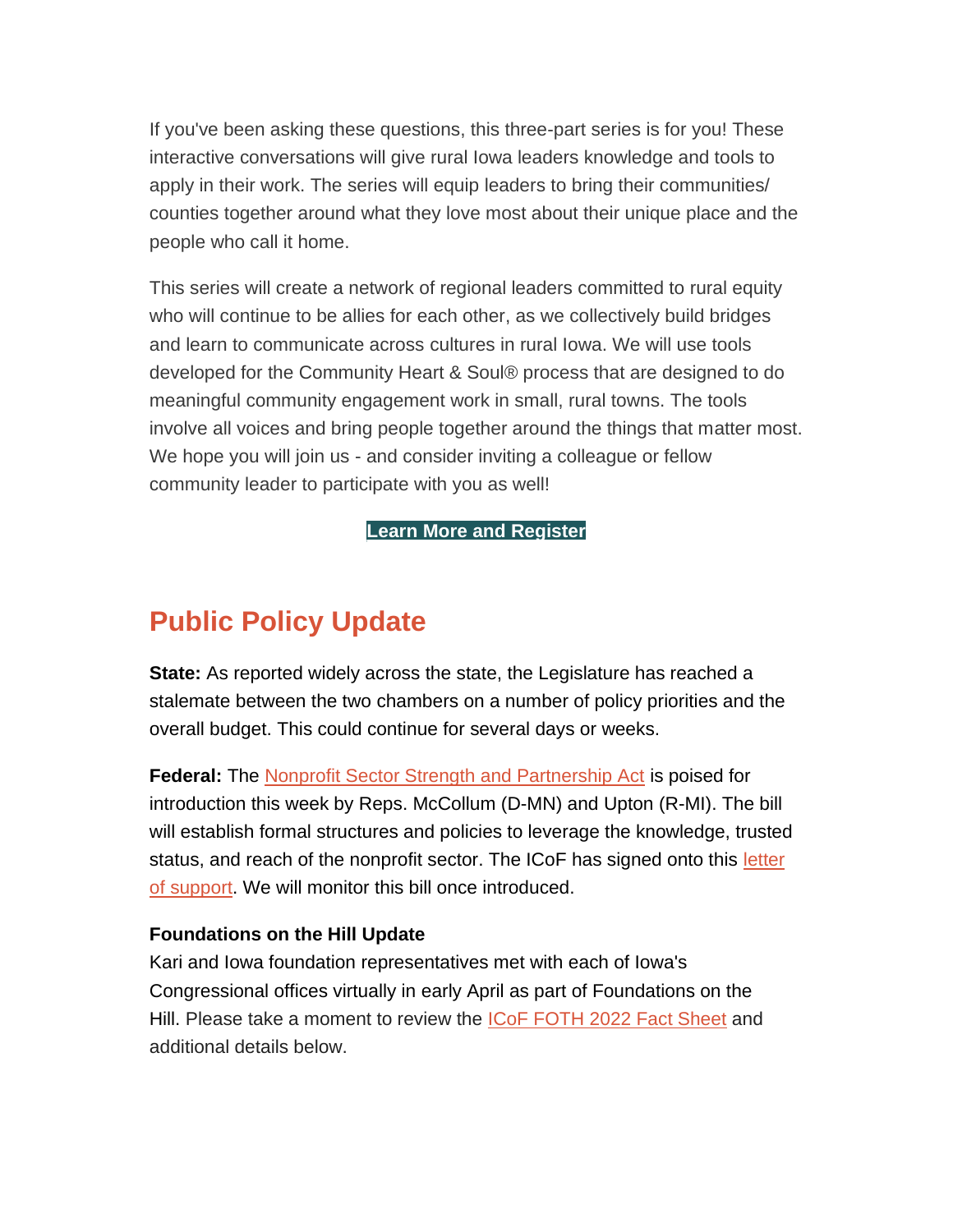- **EXPAND THE CHARITABLE GIVING TAX INCENTIVE**: We support offering every American taxpayer an incentive to make a charitable donation, not just those who itemize. (Current Bills: [S. 618](https://www.congress.gov/bill/117th-congress/senate-bill/618) & [H.R. 1704\)](https://www.congress.gov/bill/117th-congress/house-bill/1704)
- **ENHANCE THE IRA CHARITABLE ROLLOVER**: We support of the expansion of the IRA Charitable Rollover to allow seniors to make taxfree IRA rollover contributions to charities through life-income plans. (Current Bill: [H.R. 2954\)](https://www.congress.gov/bill/117th-congress/house-bill/2954/text) We also support the permanent extension of the IRA charitable rollover by dropping the age threshold to 65 and allowing rollover gifts directly to donor-advised funds.
- **STRENGTHEN AND SUPPORT THE NONPROFIT SECTOR**: We support of the retroactive restoration of the Employee Retention Tax Credit. (Current Bills: [S. 3625](https://www.congress.gov/bill/117th-congress/senate-bill/3625) & [H.R. 6161\)](https://www.congress.gov/bill/117th-congress/house-bill/6161)

If you would like to do your own outreach on any of these priorities, contact information is available here: [Senator Ernst;](https://www.ernst.senate.gov/public/index.cfm/office-locations) [Senator Grassley;](https://www.grassley.senate.gov/contact) [Rep.](https://hinson.house.gov/contact)  [Hinson;](https://hinson.house.gov/contact) [Rep. Miller-Meeks;](https://millermeeks.house.gov/contact) [Rep. Axne;](https://axne.house.gov/contact) and [Rep. Feenstra.](https://feenstra.house.gov/contact)

A special thank you to the following members who participated in our FOTH meetings: *Suzanne Heckenlaible, Delta Dental of Iowa Foundation; Les Garner, Greater Cedar Rapids Community Foundation; Kristi Knous, Community Foundation of Greater Des Moines; Randy Kuhlman, Fort Dodge Community Foundation and United Way; and Charla Schafer, Community Foundation of Greater Muscatine.* We are grateful for your support of these important conversations!

## **2022 Grantmaker Salary & Benefits Survey Open**

The Council on Foundations' [Grantmaker Salary & Benefits Survey](https://www.cof.org/content/2022-grantmaker-salary-and-benefits-survey-gsb) provides the sector with the most comprehensive data on staff composition and compensation in the U.S. Grantmakers rely on this annual report to plan budgets, benchmark personnel policies and practices, determine salary levels for new and existing staff, and more. **Through our partnership with United Philanthropy Forum and the Council on Foundations, ICoF members that complete the survey will have direct access to the benchmarking tool and full report**. Those who do not complete the survey but wish to obtain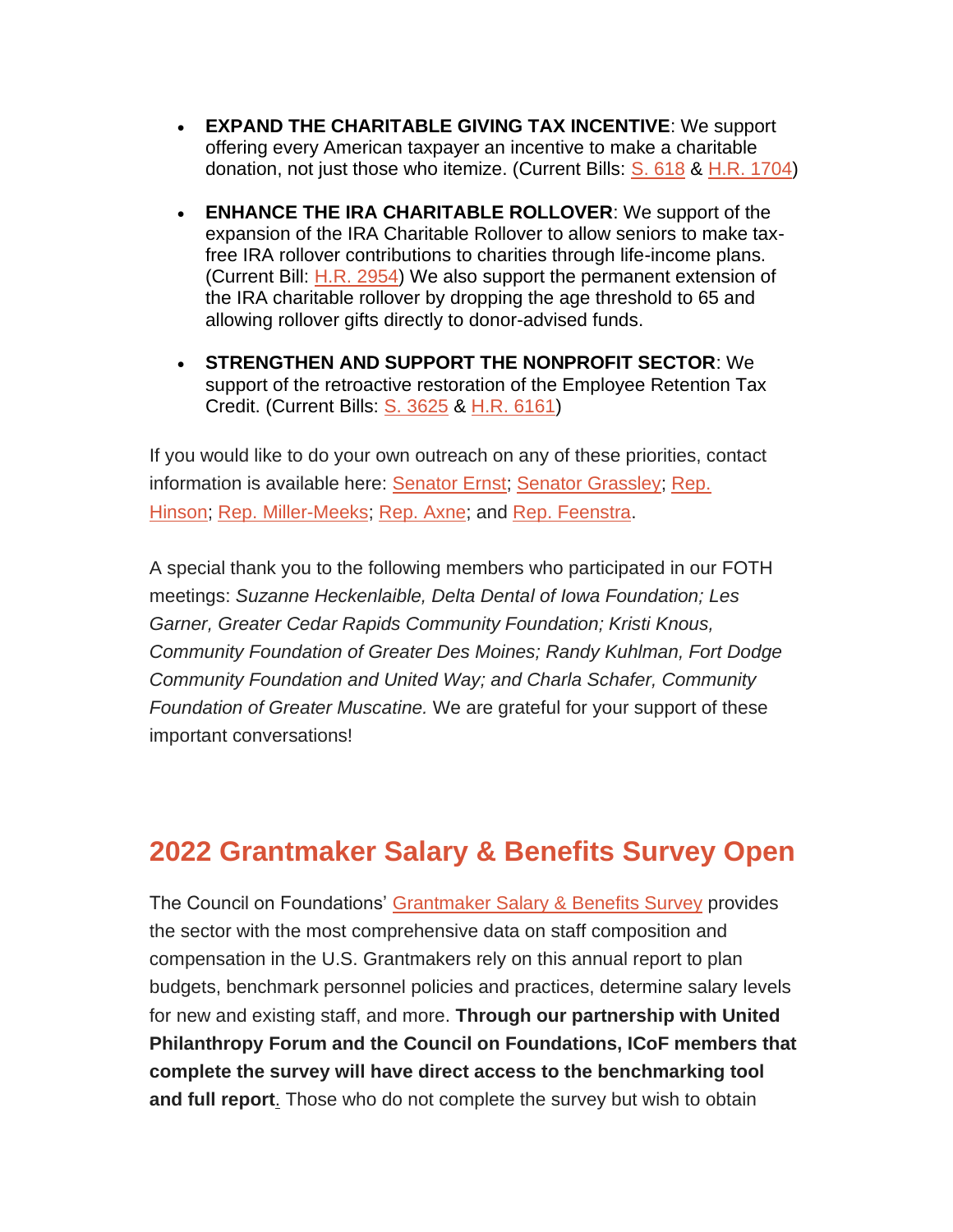benchmark data later will need to contact Kari. **We encourage all ICoF members to participate in the survey** — the greater the participation, the greater the insights for the entire field. The survey is open **until May 10.** COF membership is not required to participate.

**[Take the GSB Survey](https://www.cof.org/content/2022-grantmaker-salary-and-benefits-survey-gsb)**

## **Participation Invited in a National Survey to Better Understand Volunteer Engagement**

Members are invited to participate in a groundbreaking national research project on strategic volunteer engagement in the social sector. The research is being funded by ICoF member The Leighty Foundation, Lodestar Foundation, VolunteerMatch, The National Alliance for Volunteer Engagement, and the UJA Federation of New York, with technical assistance from Independent Sector. To participate, simply [sign up here](https://www.surveymonkey.com/r/B9CZGCN) and you will receive a link to the survey from the researchers at the Do Good Institute when it launches.

## **Grade-Level Reading Initiative Updates**

*Member Check-in Call*

May 19 | 12 pm | Zoom

If you have questions about GLR or need the Zoom login information, please [contact Becky Miles-Polka.](mailto:bmilespolka@gradelevelreading.net)

## **ICoF Website Update**

You may have noticed a few changes on [our website](https://iowacounciloffoundations.org/our-initiatives/) lately! We have added a new main menu item to highlight Our Initiatives, including Advancing Equity, the Community Foundations Initiative, Disaster Preparedness, the Ed Funders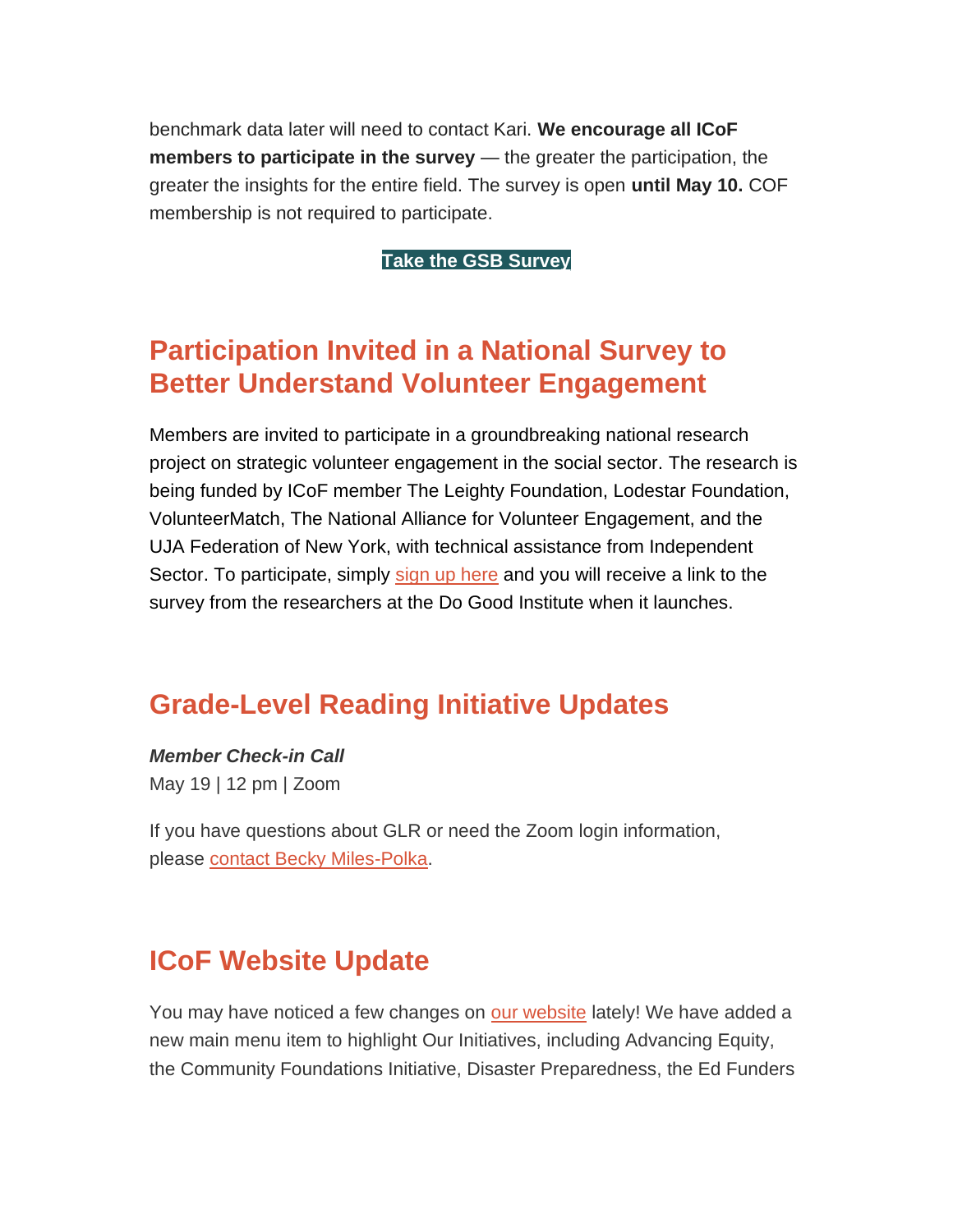Network, and Youth Philanthropy. We hope this change makes it easier to keep tabs on all of the Network's great work.

## **Resources**

#### **\$100M in Destination Iowa Grants Available Soon**

Grants to help communities move forward on transformational, shovel-ready attractions in four areas: Economically Significant Development, Outdoor Recreation, Tourism Attraction and Creative Placemaking. [Learn more here.](https://www.iowaeda.com/destination-iowa/)

#### **Mapping the Movement to Redistribute Power**

The Trust-Based Philanthropy Project has created [this interactive map](https://www.trustbasedphilanthropy.org/map) to share the stories of funder practitioners who are changing philanthropy to center trust, transparency, and equity. [Read the story of our own ICoF member, Mid-](https://www.trustbasedphilanthropy.org/stories/denise-swartz)[Iowa Health Foundation!](https://www.trustbasedphilanthropy.org/stories/denise-swartz)

#### **Iowa Arts Council Opens FY2023 Grants and Designations**

Get ready for new and returning grant offerings from the Iowa Department of Cultural Affairs beginning July 1. [Learn more here](https://www.iowaculture.gov/about-us/about/grants).

## **Career Center Postings**

#### **Accounting Specialist II**

Quad Cities Community Foundation *Full-time | Bettendorf, IA*

**Program Manager** Iowa Credit Union Foundation *Part-time | Remote (U.S.-based)*

#### **Director of Membership and Development** GEO *Full-time | Washington, D.C. (remote possible)*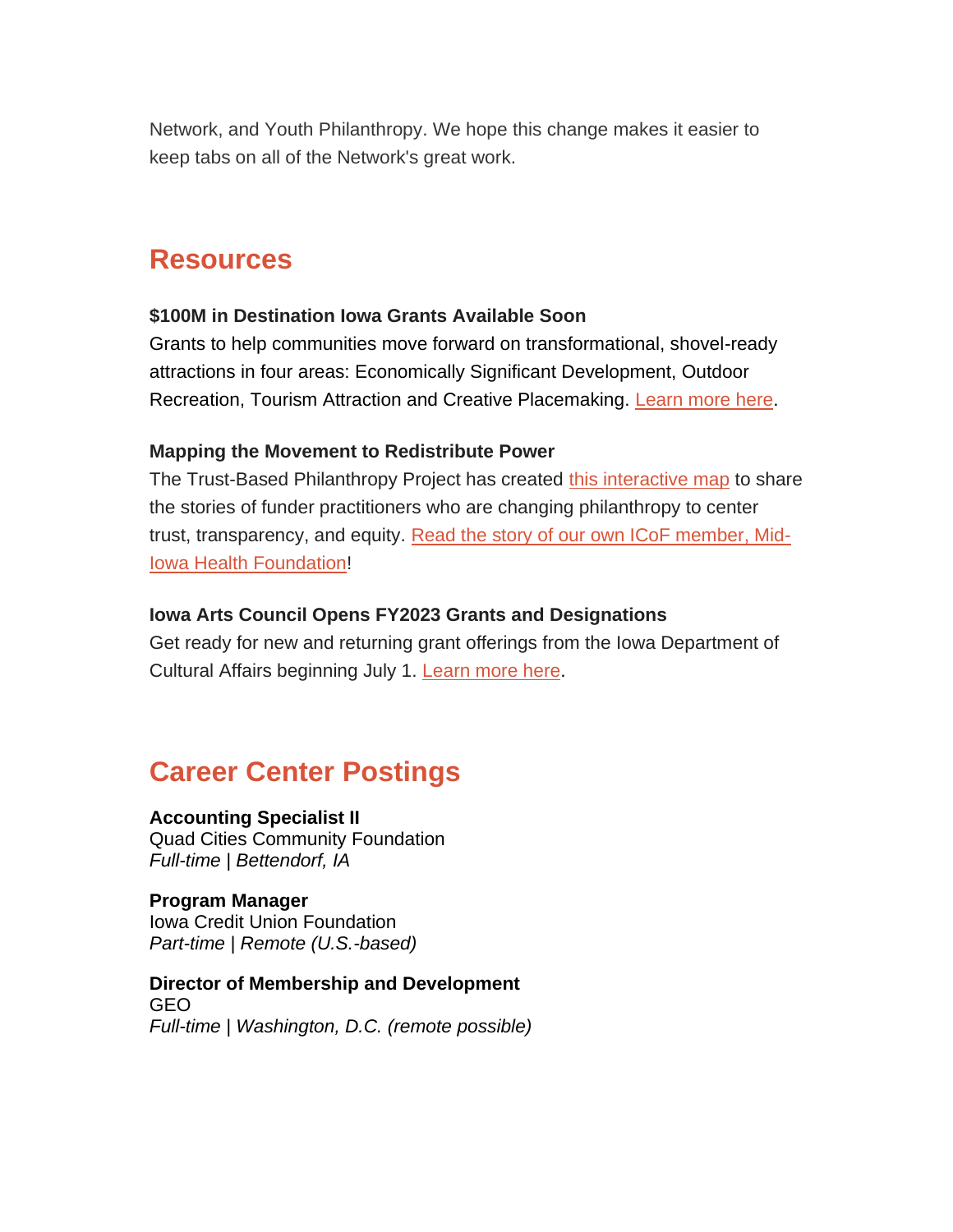#### **Executive Assistant to the CFO and Project Coordinator**

Northwest Area Foundation *Full-time | St. Paul, MN (hybrid)*

**Grant Program and Community Engagement Coordinator** DRA (Dubuque Racing Association) *Full-time | Dubuque, IA with Remote options*

**Charitable Giving Advisor** Community Foundation of Greater Des Moines *Full-time | Des Moines, IA*

#### **Assistant/Associate Director**

University of Iowa - Larned A. Waterman Iowa Nonprofit Resource Center *Full-time | Iowa City, IA*

**Investment Operations Analyst** Grinnell College *Full-time | Grinnell, IA*

**Executive Director** CEONet *Part-time | Remote*

*ICoF Member Benefit: We'll list your job openings for free! [Submit your posting here.](https://iowacounciloffoundations.org/submit-job/)*

**[Visit the Philanthropy Career Center](http://iowacounciloffoundations.org/career-center/)**

## **Educational Opportunities**

#### **Cultivating Trust-Based Leadership**

*The Trust-Based Philanthropy Project* May 5 | 12 - 1:30 pm | Free

An organization's leadership team plays a key role in upholding and reinforcing values and culture—not just by what is said, but what is done. For this reason, trust-based philanthropy is most successful when there is buy-in and modeling from leadership. In this final session of the 4D series, we will hear from practitioners who have embraced self-reflective practices to cultivate their own trust-based leadership, as well as what they're doing to reimagine their roles and their trustees' roles toward advancing a more intentional trust-based culture within their organizations.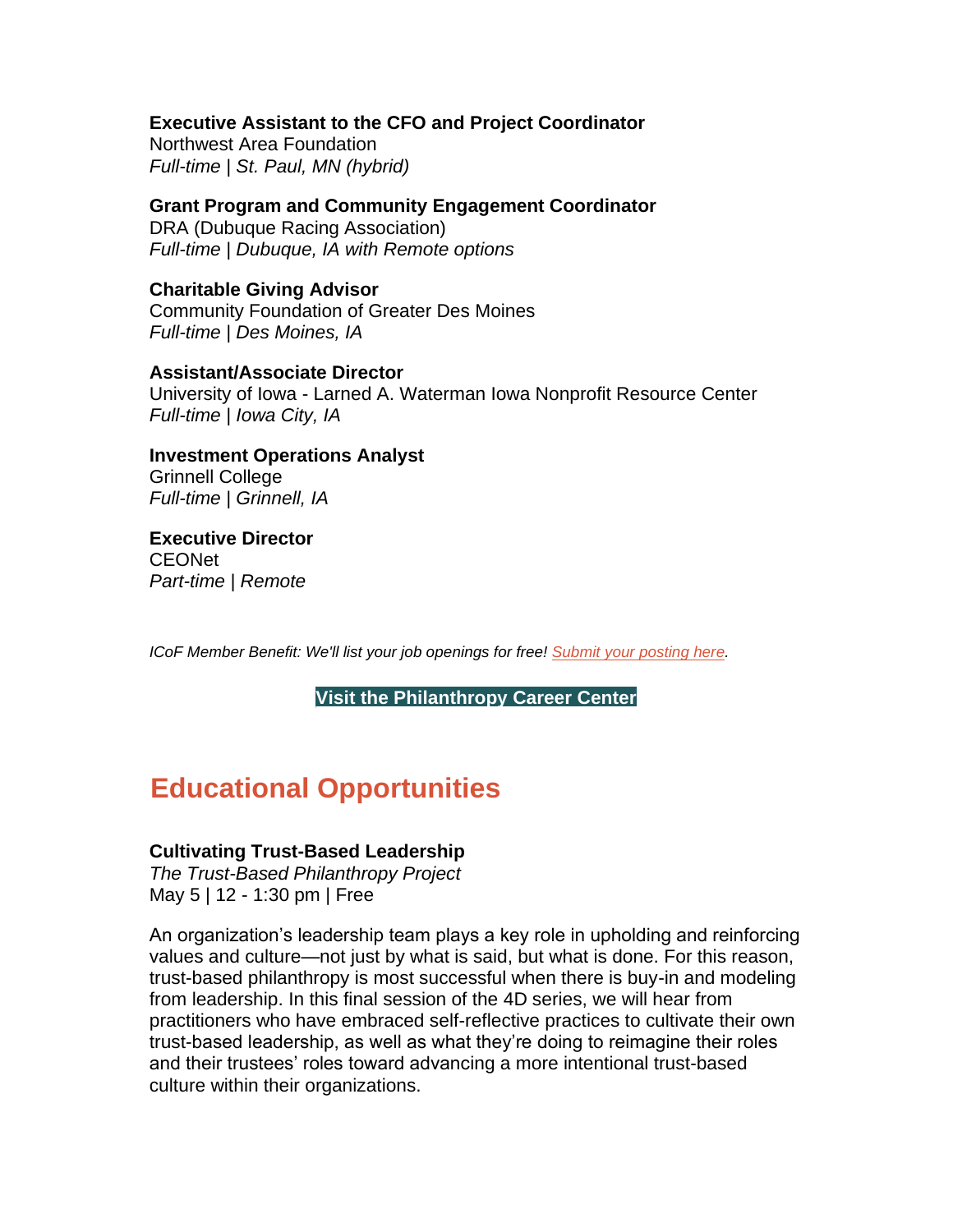#### **[Details and Registration](https://www.trustbasedphilanthropy.org/events/2022/5-5/tbp-in-4d-webinar-series-leadership)**

#### **Uniting Americans through Service: The Power of AmeriCorps and Philanthropy Working in Partnership**

*Council on Foundations* May 16 | 11 am - 12 pm | Free

Join COF for a conversation with Michael D. Smith, newly appointed CEO of AmeriCorps! The conversation will explore how philanthropy and AmeriCorps can connect to advance the Biden Administration's priorities for national service. Mr. Smith will share his vision for the agency and its partnership with the philanthropic sector, and specifically how philanthropy can partner with AmeriCorps VISTA, AmeriCorps Seniors, FEMA Corps, and the new Public Health AmeriCorps. .

#### **[Details and Registration](https://www.cof.org/event/uniting-americans-through-service-power-americorps-and-philanthropy-working-partnership)**

## **Colleague Inquiry**

*Do you have a question for your philanthropy colleagues? Please [let us](mailto:info@iowacounciloffoundations.org?subject=Colleague%20Inquiry%20Request)  [know](mailto:info@iowacounciloffoundations.org?subject=Colleague%20Inquiry%20Request) and we will compile responses and resources from your peers across the state.*

**[Archived Colleague Inquiries](http://iowacounciloffoundations.org/administration/)**

## **ICoF Members Making Headlines**

**Alliant Energy Foundation** [creates graphic novel series to keep kids in STEM](https://corridorbusiness.com/alliant-energy-launches-the-power-chronicles-to-inspire-stem-careers/)

**Delta Dental of Iowa Foundation** [health grant giving totaled \\$3.3M in 2021](https://businessrecord.com/Content/Default/All-Latest-News/Article/Delta-Dental-of-Iowa-health-grant-giving-totaled-3-3M-in-2021/-3/248/97382)

**Mid-Iowa Health Foundation** [announces third HealthConnect Fellowship](https://www.midiowahealth.org/news/eight-fellows-join-mid-iowa-health-foundations-healthconnect-fellowship)  [cohort](https://www.midiowahealth.org/news/eight-fellows-join-mid-iowa-health-foundations-healthconnect-fellowship)